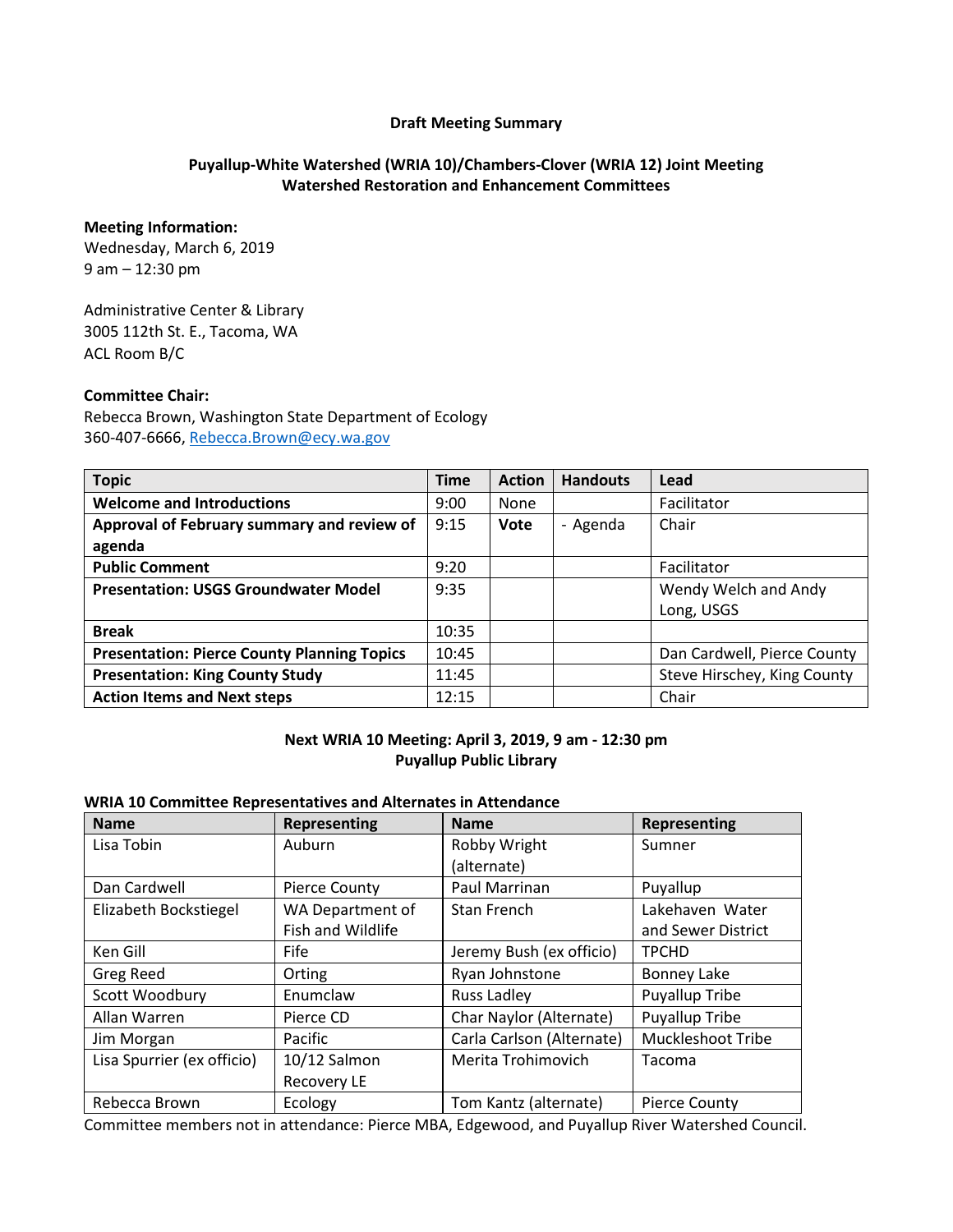### **Other Attendees**

| <b>Name</b>             | Representing            | <b>Name</b>              | Representing               |
|-------------------------|-------------------------|--------------------------|----------------------------|
| Angela Johnson (Interim | WA Department of        | <b>Stacy Vynne</b>       | WA Department of           |
| Facilitator)            | Ecology                 |                          | Ecology                    |
| Kelly Still (WRIA 12)   | WA Department of        | Don Stanley (WRIA 12)    | Lakewood Water             |
|                         | Fish and Wildlife       |                          |                            |
| Jeff Dickison (WRIA 12) | Squaxin Island Tribe    | Paul Pickett (alternate) | Squaxin Island Tribe       |
|                         |                         | (WRIA 12)                |                            |
| Paul Bucich (WRIA 12)   | Lakewood                | <b>Greg Volkhardt</b>    | Tacoma                     |
|                         |                         | (alternate) (WRIA 12)    |                            |
| <b>Austin Jennings</b>  | <b>Pierce County</b>    | <b>Steve Hirschey</b>    | <b>King County</b>         |
|                         |                         | (presenter)              |                            |
| Alex Headman            | <b>USGS</b>             | Wendy Welch              | <b>USGS</b>                |
| (presenter)             |                         | (presenter)              |                            |
| Andy Long (presenter)   | <b>USGS</b>             | <b>Burt Clothier</b>     | <b>Pacific Groundwater</b> |
|                         |                         |                          | Group                      |
| Suzanne Skinner         | <b>Washington Water</b> |                          |                            |
|                         | Trust                   |                          |                            |

**Approval of February Summary:** Rebecca received one correction on the February agenda, which identified the wrong water purveyor. The summary was approved with that one correction.

**USGS Model:** Wendy Welch, Andy Long, and Alex Headman presented information on the Puyallup-White/Chambers-Clover Groundwater Model.

The presentation is not available on the committee website, but the main takeaways and questions/answers from the presentation are summarized below:

- General Model information--The model is a simplified computer representation of a complex groundwater system.
	- o The model cannot exactly replicate real life.
	- o The model is made up of a grid of 3-D cells. Parts of the grid are inactive (such as areas outside of the study area), and the thickness of each cell depends on available data and the depth to bedrock.
	- o Geologic mapping is not perfect—the model contains assumptions and a level of uncertainty.
	- o The model uses the 2011 National Land Cover data set to account for impervious surfaces, and soil-water balance model to estimate recharge.
	- o Model assumes that septic system return flow enters the shallow aquifer. It does not necessarily go back into the same area or aquifer it was pumped from.
	- o The USGS will conduct a sensitivity analysis of the model to identify which parameters are the most sensitive. Recharge and hydraulic conductivity tend to be the most sensitive.
		- The USGS can do an uncertainty analysis, but it is beyond the scope of the project. Any uncertainty analysis would be applied to a particular scenario.
- Permit Exempt wells and the model:
	- o The model uses land value as a proxy for Permit Exempt well existence.
	- o They do not have information on parcels served by wells within water system boundaries.
	- o USGS does not have information on metered permit-exempt wells.
	- o Model assumes that areas with in water service boundaries are connected to Group A or B wells.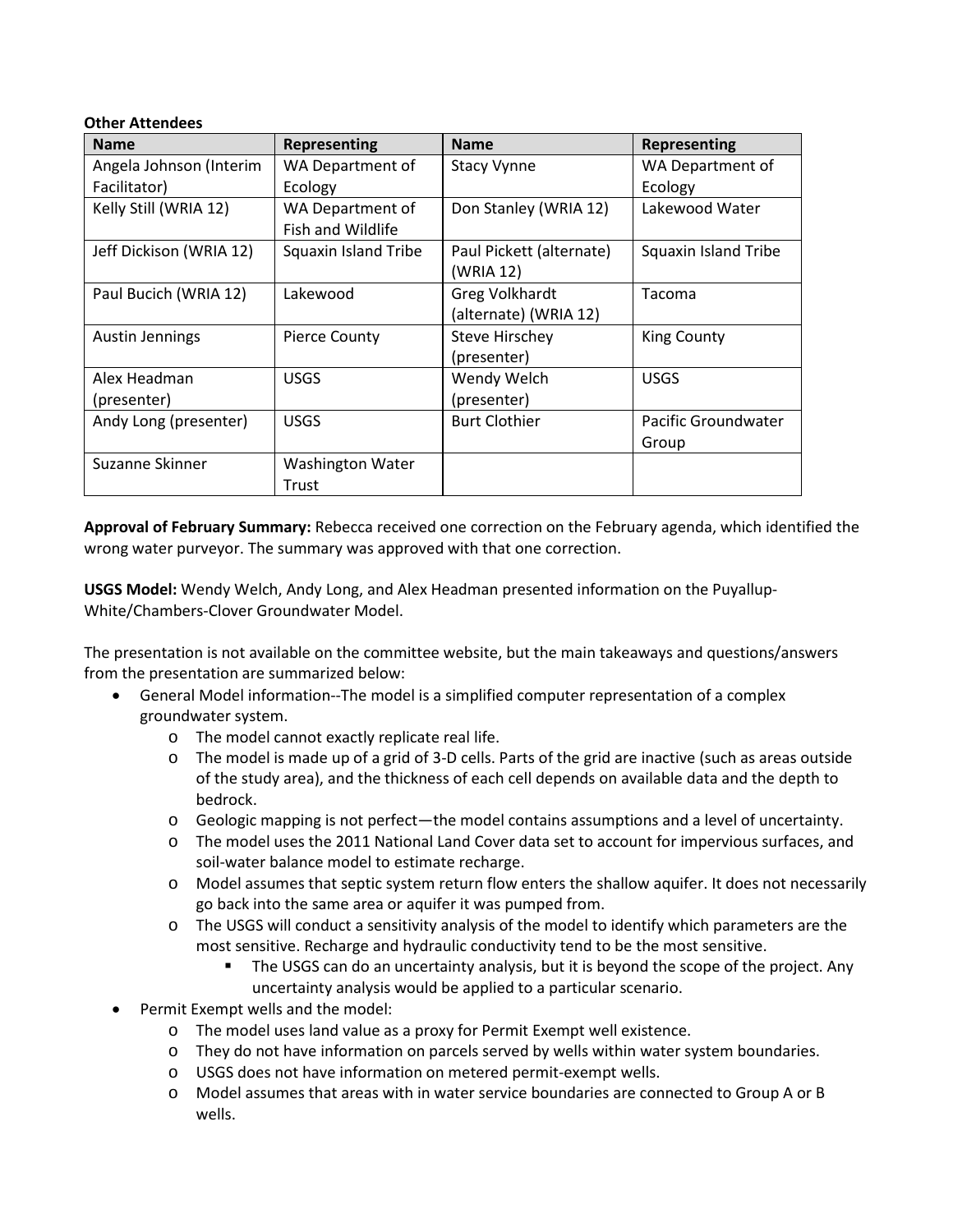- o Model assumes that PE water use is the same as Group A systems, which may be inaccurate because Group A systems have pricing mechanisms that affect water use.
- o After the model is finished and available, users can make changes to the assumptions.
- The model will be testing a number of scenarios using both a steady-state and transient specifications.
	- o Some of these scenarios may be looking at the impacts of increased PE well pumping. The team is still refining the scenarios.
	- o One scenario will probably look at how they system responds to increased pumping as part of the Sumner Foster Pilot.
	- o Steady-state is when the system is in equilibrium.
	- o Transient is when the system changes over time (dynamic).
- The model is very complex and would require expertise to run it.
- It is important to understand the uncertainty in the model.
- The project's Technical Advisory Group meets bi-monthly and is open for the public to attend. The workgroup includes active committee members and regular meeting attendees. Contact Wendy to find out when the meetings are.
- Expected completion date is February 2020.
- USGS Contacts: Wendy Welch: [wwelch@usgs.gov;](mailto:wwelch@usgs.gov) Andy Long: [ajlong@usgs.gov;](mailto:ajlong@usgs.gov) Alex Headman: [aheadman@usgs.gov.](mailto:aheadman@usgs.gov)

The Committees should consider how we can use the model, and if the model will be complete in time to be useful for our needs. We might be able to use the model to identify projects if the projects are at a large enough scale to have a measureable impact on the model. The committee might have resources (technical consultant, Ecology's Technical team) to make changes to the model and run it after the model is complete.

**Pierce County Planning Presentation**: Dan Cardwell presented Pierce County's planning information as it applies to the Committees' work on Permit Exempt wells. The full presentation can be found on both the [WRIA 10](https://www.ezview.wa.gov/site/alias__1962/37323/watershed_restoration_and_enhancement_-_wria_10.aspx) and [WRIA 12](https://www.ezview.wa.gov/site/alias__1962/37324/watershed_restoration_and_enhancement_-_wria_12.aspx) webpages. Below is a summary of the questions and discussion following the presentation:

- Does Tacoma-Pierce County Health Department (TPCHD) regulate drilling of irrigation wells for landscaping/gardening? How does the water service provider find out about irrigation wells?
	- o Well drillers still need to file a notice of intent to drill with Ecology.
	- o TPCHD coordinates closely with the water purveyors.
	- o Fife has a program to not let irrigation water get into their system.
- Population densities: are urban areas typically on sewer and rural areas on septic?
	- o Yes, typically, but there are some exceptions. Failing septic systems might hook up to sewer. Most urban areas (city limits and urban growth areas) are sewered.
- If an area is on sewer, than there is no septic return flow. The wastewater is conveyed to another area. How extensive is water reuse? Is recharge going back anywhere?
	- o Pierce County is not doing much reuse currently but looking at potentially doing it in the future.

**King County Water Study Presentation**: Steve Hirschey from King County presented on a water use estimation study they published at the end of 2018 as a result of RCW 90.94. The presentation and links to the study can be found on both the both the [WRIA 10](https://www.ezview.wa.gov/site/alias__1962/37323/watershed_restoration_and_enhancement_-_wria_10.aspx) and [WRIA 12](https://www.ezview.wa.gov/site/alias__1962/37324/watershed_restoration_and_enhancement_-_wria_12.aspx) webpages. Below is a brief summary of the questions and discussion following the presentation:

- The study did not count "production districts" in their review of areas where PE wells could be drilled in the future. These areas can be taken out of production after a certain amount of time.
	- o They might make different assumptions in future projects.
- It is challenging to test historical data to see if it matches what King County mapped because they lack data on whether wells are private, Group A or Group B wells.